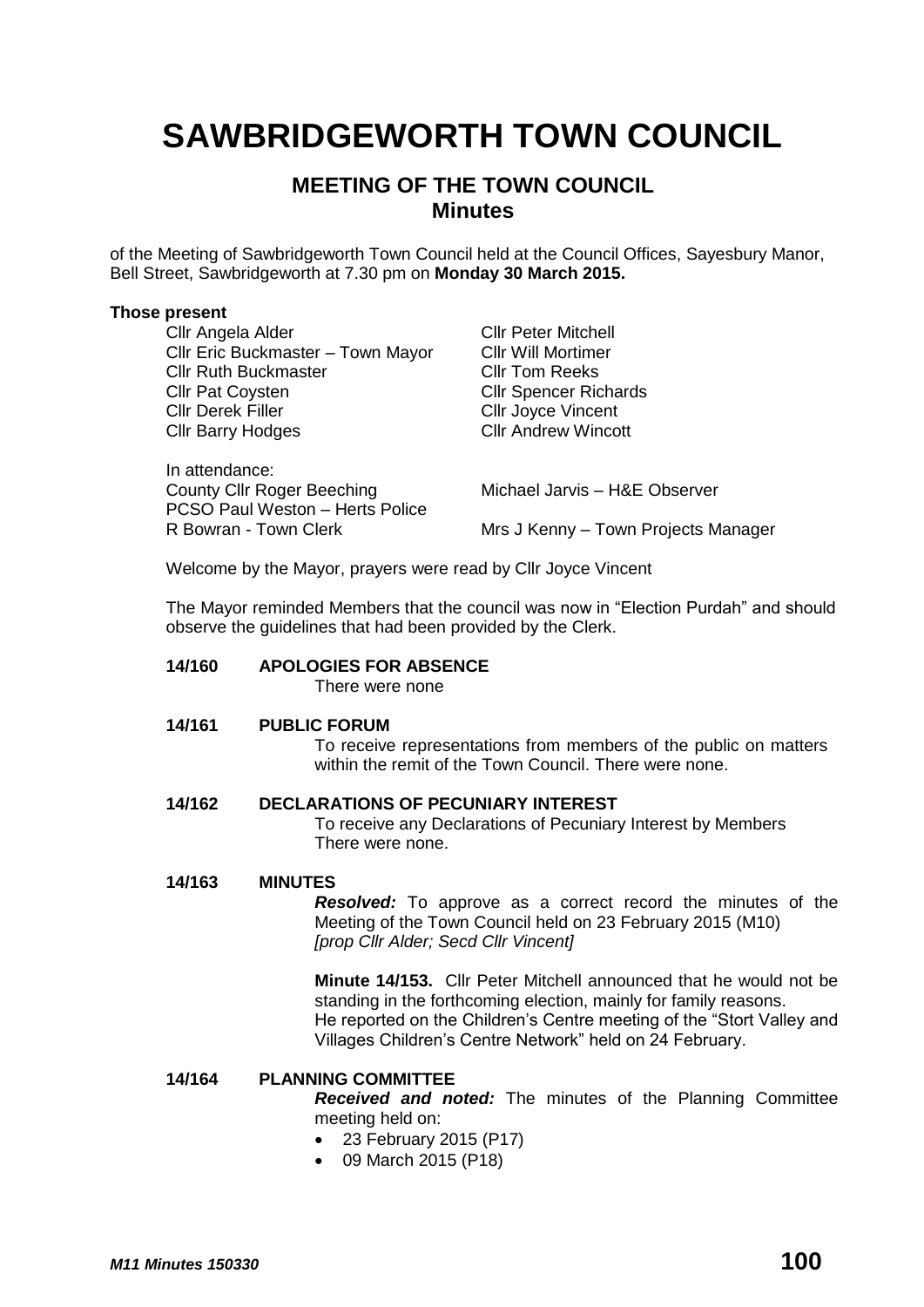# **14/165 FINANCE & POLICY COMMITTEE**

*Received and noted:* The minutes of the Finance and Policy Committee meeting held on:

09 March 2015 (F04)

# **14/166 MAYOR'S CORRESPONDENCE/COMMUNICATIONS**

To receive the Mayor's appointments and communications

- o The Civic Dinner and Dance went very well and was appreciated all. The performances by Youth Create were excellent and Paul Lillie's Glam Rock band were amazing. Thanks to Joanne for coordinating the arrangements and to the Town Clerk, Joanne and Lisa for their hard work on the day. With 114 people attending plus donations and the raffle we should have significant profits to add to the sums already raised.
- o I also attended civic dinners in Harlow and Ware, and of course Councillor Beeching's East Herts dinner.
- o I attended the scouts AGM where they announced they have paid off all the loans associated with the build of their hut.
- o At the Cadets Essex Wing awards I presented Sawbridgeworth 309 squadron with the community award.
- o Ruth and I attended the tripartite music event in Bry. The Leventhorpe students played really well in front of a packed theatre and the mayors of Moosburg and Bry were there.
- o I attended the funeral of former mayor May Slater along with the Town Clerk, Joanne, and Councillor Alder.
- o Have received two emails from sergeant Ricky Bartlett. One regarding the Heat seeking camera we funded which helped find a missing person. The other on the benefits to the town from installing cctv.

# **14/167 REPRESENTATIVES REPORTS**

To receive representatives reports from:

- o County Councillor Roger Beeching reported:
	- o That he had 27 outstanding issues concerning Ringway that had to be resolved.
	- o A motion of dissatisfaction with the performance of Ringway is to be put at the County Council.
	- o
- o District Councillor Eric Buckmaster reported:
	- o EHDC committees are now completed for the term of this administration as we are now in Purdah. Just a reminder that the last day and time for the validation of election nomination papers is 4pm on 09 April.
	- o Grants of up to £500 are available for communities to hold events in commemoration of VE day
- o District Councillor Will Mortimer reported:
	- o This was the last year that Grant Thornton were the council's external auditors. Next year the auditor would be PriceWaterhouseCoopers.
- o Hertfordshire Police PCSO Paul Weston reported:
	- o No significant events
	- o Continued usage of the towns cctv system
- o Rivers Heritage Site and Orchard. Cllr E Buckmaster reported: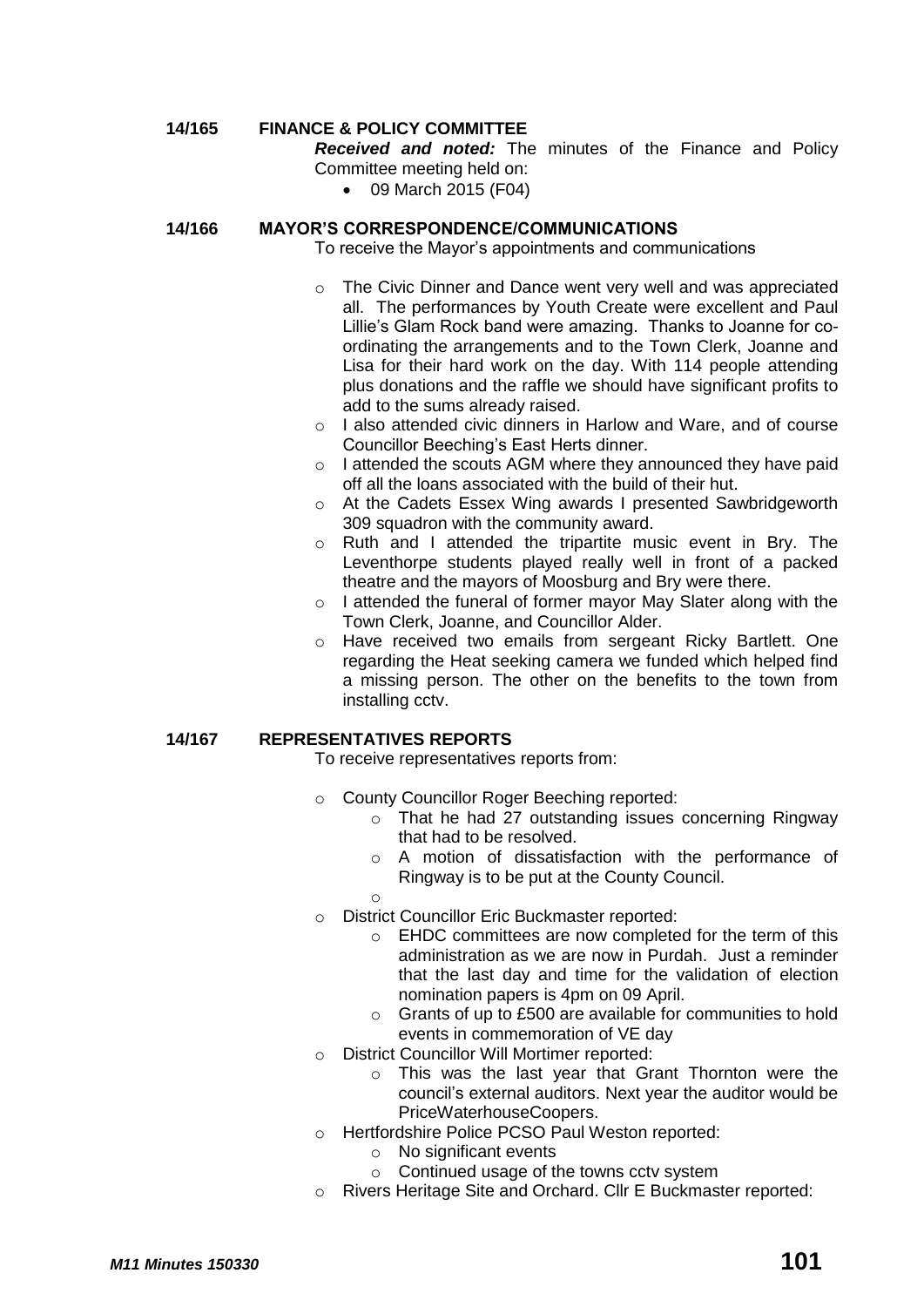- o Owing to the Easter period the next maintenance day will be on 12 April for general clearing around young trees. Apple juice will also be on sale.
- o RHSO will hold their first Annual General Meeting, still to be confirmed, but likely on Wednesday 27 May from 7pm to 8:30pm at the council office.

# **14/168 CLERK'S REPORT**

To receive and note the Clerk's report

Staff Arrangements. Tracey Dobinson scheduled to have a knee replacement operation on Thursday 26 March at The Rivers Hospital. Personal Development Plan templates had been given to all staff as part of the mid-year review process.

Spring Newsletter. Has been printed and distribution started on 23 March. It majors on the election and on a survey about the town and its facilities. The survey is also posted on the website.

Election 2015. Nomination forms and instructions are posted in Members' trays in the office. I have undertaken to hand deliver nominations to the Acting Returning Officer on Thursday 02 April for those members who cannot get there. Notes on election "purdah" are also posted in Members' trays.

Town Green and Town Sign. No further progress has been made, pending the agreement of a funding strategy. However the sign has been delivered; an oak post has been obtained; and the installation is imminent. We have applied for and received the Town Centre Enhancement funding of £5,000 which was agreed for this project.

Local Council Award Scheme. The Finance & Policy Committee has decided that any decision on whether to undertake the work to obtain an award should be deferred for a decision to made by the incoming council

**14/169 FARMERS MARKET**

To receive a report from the Clerk on matters concerning the current operation of the monthly Farmers Market and to determine a course of action for the future.

#### **14/170 PUBLIC CONVENIENCES**

The options presented by EHDC for the upgrading of the Bell Street conveniences were discussed. Neither option aligned with the proposals for a minimum maintenance solution originally proposed by the town council in September 2013.

- **14/171 DEPOSIT & CONSULTATION DOCUMENTS**
	- None received.
- **14/172 FINANCIAL REPORT**

*Noted:* The current Financial Report

- **14/173 ACCOUNTS FOR PAYMENT** *Noted and Approved:* Accounts for payment
- **14/174 EXCLUSION OF PRESS AND PUBLIC**